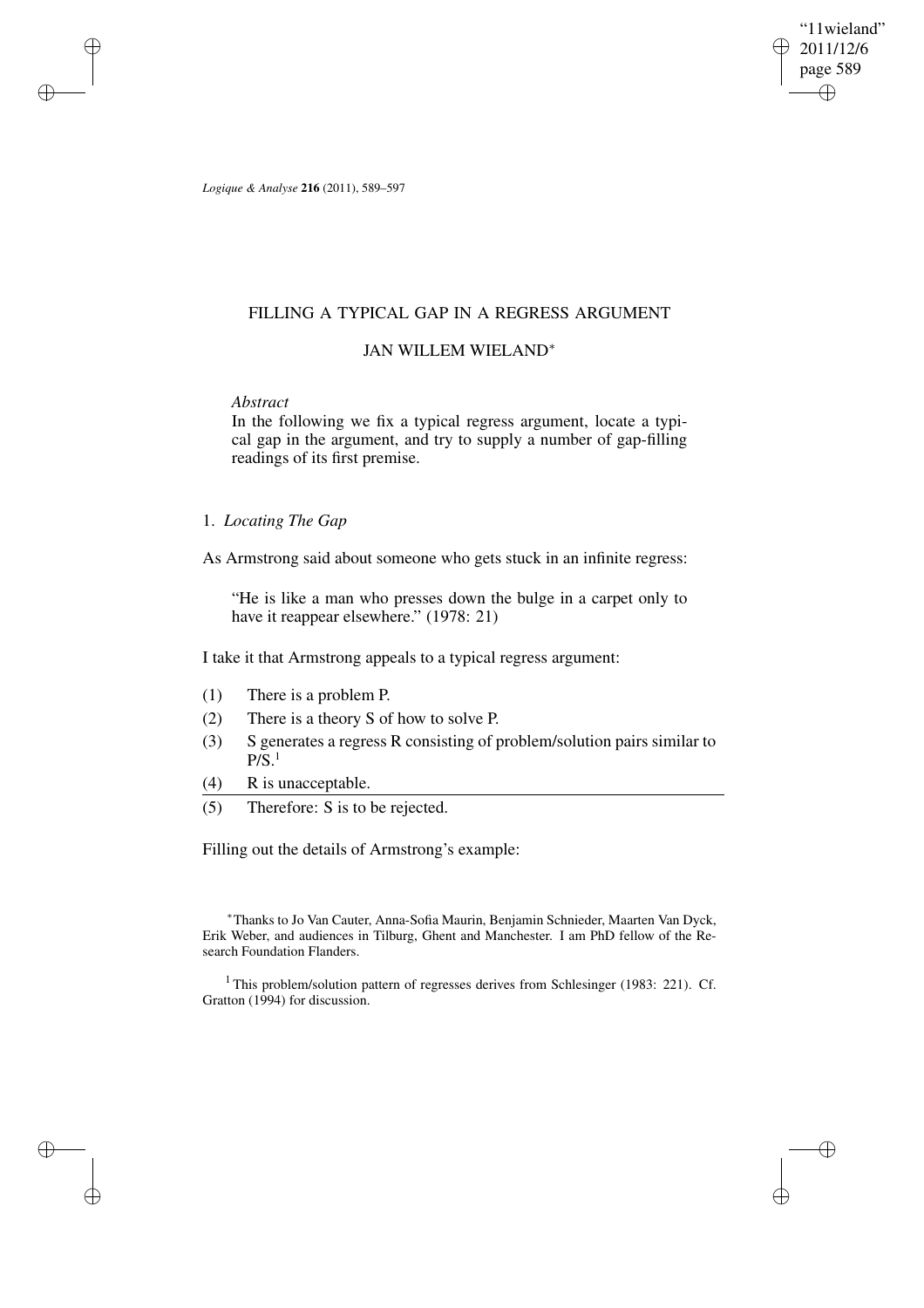#### 590 JAN WILLEM WIELAND

"11wieland" 2011/12/6 page 590

✐

✐

✐

✐

- (1) There is a bulge in the carpet, and we want to get rid of it.
- (2) This problem can be solved by pressing it down.
- (3) If we press down the bulge in the carpet, another bulge appears elsewhere in the carpet, which in turn can be eliminated by pressing it down, so that yet another bulge appears in the carpet, etc.
- (4) The regress is unacceptable.
- (5) Therefore: the solution of pressing down the bulge is to be rejected.

Impressive as it seems, the regress argument can be resisted simply by denying (4). Yes, there is a regress, but so what? We need a justification of why the Carpet Regress (say) is bad. In particular the question is: why does the regress in which we keep on pressing down bulges lead to the conclusion that we cannot eliminate the bulge by pressing it down, and that we have to search for another solution for our problem (e.g. buying a new, smaller carpet)? Put in general: how to get from regress R to the rejection of theory S? Hence, there is a gap in the argument, and it must be filled.

Two disclaimers. First, there are no doubt more gaps in the argument, but they will be left for future research. Second, examples of regress arguments can easily be multiplied, in both philosophical and everyday contexts. As my aims are metaphilosophical, we shall stick to the carpet case in the following.

### 2. *Filling It*

There are a number of familiar ways to get from a regress R to the rejection of theory S. For instance, if R is to be plainly unbelievable or absurd (the classic way), then S which generates R is committed to an absurdity, and to be rejected for this very reason. Likewise, if it can be shown that R is logically impossible, uneconomical, or similarly disadvantageous for some principled reason, then S can be rejected on that basis.

In the following we set such straightforward gap-filling strategies aside, and assume that the unacceptability (or *viciousness*, as it is often said) of regresses has somehow to do with failures of problem solving. More specifically, to get from R to the rejection of S, we shall take it, is to show how R prevents S from solving a relevant problem P. The unacceptability of R can be defined accordingly:<sup>2</sup>

✐

✐

✐

 $2$  Or weaker (leaving open the possibility that there are other sufficient conditions under which regresses can turn out unacceptable): R prevents S from solving  $P \rightarrow R$  is unacceptable (for S with respect to P).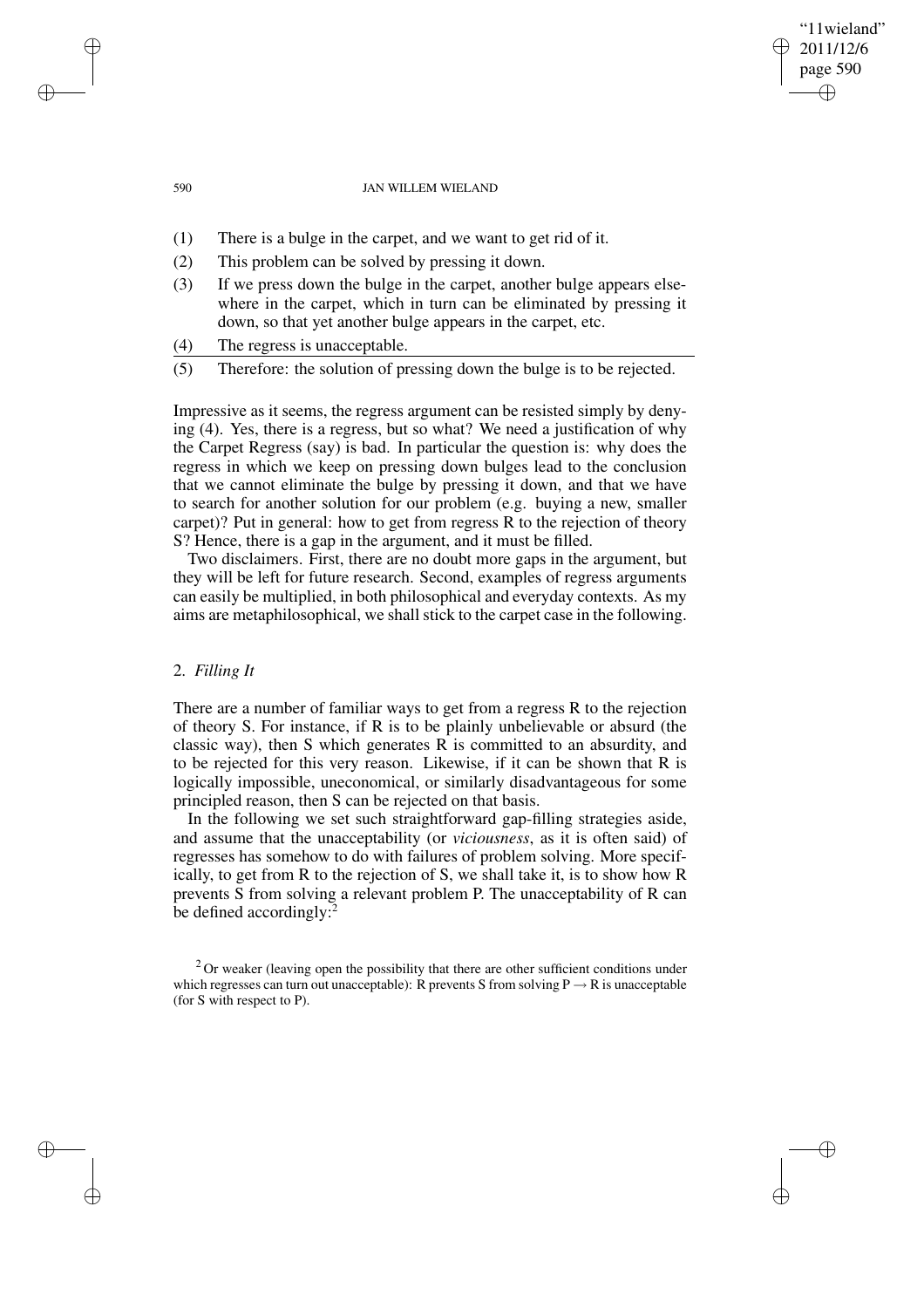$\omega$  R is unacceptable (for S with respect to P)  $\leftrightarrow$  R prevents S from solving P

By this, the Carpet Regress is bad for our theory (i.e. that the bulge can be eliminated by pressing it down) just in case it prevents our theory from solving the problem of the bulge in the carpet. By this definition, regresses are not unacceptable full-stop; they can only be unacceptable relative to a certain relevant problem P. Thus without P there can be no unacceptable regress (and, indeed, no motivation to start the regress in the first place).

In order to see how a regressive solution S fails to meet P (if so), we should get clear on what P actually consists in. In the literature this usually remains unclear; at best one may find hints (cf. some of the upcoming footnotes). In the following we show that the problem solving task israther ambiguous, and distinguish several readings of it. As it turns out, not all of them guarantee that the Carpet Regress is unacceptable, and hence only some of them are able to fill the gap in the regress argument.

Consider the first, most obvious, reading on the problem solving task:

(P1) Get rid of that particular bulge in the carpet.

✐

✐

✐

✐

Now run the argument on the basis of P1. There is one particular bulge in the carpet. Call it  $b_1$ .  $b_1$  can be eliminated by pressing it down. If we press down  $b_1$ ,  $b_1$  is completely gone. Another bulge  $b_2$ , distinct from  $b_1$ (assuming some intuitive identity conditions of bulges), however appears elsewhere in the carpet, which in turn can be pressed down, and so on. In this case, the regress is irrelevant and does not lead to the conclusion that the problem cannot be solved by pressing down the bulge, for the problem solving task is already met. It is true that there is another bulge, but so what?  $b_1$  is eliminated, and this was all we had to do.

But one might think P1 is too weak. If we want to get rid of the bulge in the carpet, do we really want to eliminate *one* particular bulge, as P1 says? What we really want, presumably, is to get rid of *any* bulge in the carpet whatever. So here is a revised take on the problem solving task:

(P2) Get rid of all the bulges in the carpet.

This task is clearly distinct from P1: it is stronger, i.e. harder to be met. Run the argument again. There is a bulge in the carpet,  $b_1$ . As the theory as stated in line (2) goes,  $b_1$  can be eliminated by pressing it down. If we press down  $b_1$ , another bulge  $b_2$  appears elsewhere in the carpet. P2 says that we have to eliminate all bulges, so  $b_2$  is to be eliminated too. As the theory goes,  $b_2$ can be eliminated by pressing it down. If we press down  $b_2$ , another bulge  $b_3$ appears elsewhere in the carpet. P2 says that we have to eliminate all bulges,

"11wieland" 2011/12/6 page 591

✐

✐

✐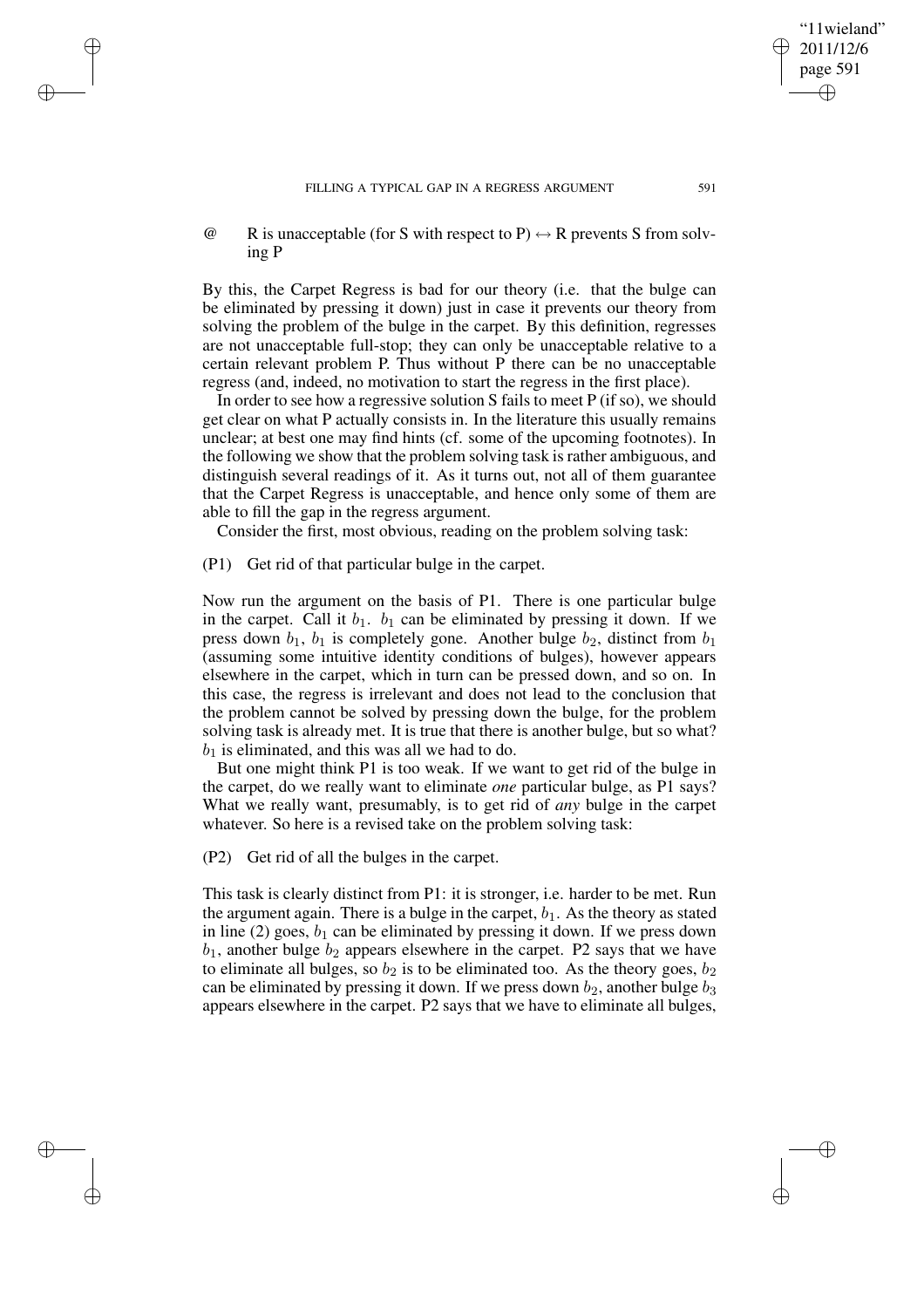'11wieland" 2011/12/6 page 592 ✐ ✐

✐

✐

#### 592 JAN WILLEM WIELAND

so  $b_3$  is to be eliminated too. And so on: it's bulges all the way down. In this case, the regress seems relevant concerning the issue whether the solution at issue is a good one, or not, for the problem solving task is not already met by managing the first bulge. So the question is: does the regress lead to the conclusion that our solution of pressing down the bulge is a bad one? Surprisingly, perhaps, the answer is negative. The problem solving task P2 motivates the regress, rather than conflicts with it. Time and again P2 says that we are to eliminate the new bulge, and time and again the theory says we are to press it down.<sup>3</sup>

Hence we need a still stronger reading of the problem solving task to obtain a conflict with the theory. Consider the following:

(P3) Get rid of all the bulges in the carpet, and complete this task.

P3 is stronger than P2: it puts a constraint on how to solve the problem. In case of P2 we are allowed to solve the problem in whatever way we like, specifically: by completing it, or by never completing it. But in case of P3 it is not allowed to eliminate bulges by never completing the task. This conflicts with the regress. At no point of the regress it is possible to complete the task of eliminating all bulges in the carpet.<sup>4</sup> This is not just because we are too slow, or too tired after a couple of months of working on the problem, nor because we simply die at a certain point. Rather, it is structurally impossible to do it: if we have solved a problem, there is always yet another problem to be solved. We can never say that we are ready with pressing down bulges, and that the job is done.<sup>5</sup> Even immortality would not help us here. Hence, at no point we can meet the task P3, which warrants the conclusion that our solution is a bad one.

This may fill the gap in the regress argument, but there is at least a second possibility. To wit:

(P4) Get rid of all the bulges in the carpet at once.

<sup>3</sup> Cf. "There is also an obvious way of looking at matters optimistically, asserting that when the question is raised why a certain evil is permitted, we can at once come up with a solution." (Schlesinger 1983: 225)

 ${}^{4}$ Cf. "Thus, if the regress is vicious, it is vicious because it prevents Resemblance Nominalism from accomplishing its explanatory project of accounting for all properties in terms of resembling particulars: such a project remains forever incomplete." (Rodriguez-Pereyra 2002: 108)

 $<sup>5</sup>$  At least, if it is denied that the notion of completed/actual infinities is applicable here.</sup>

✐

✐

✐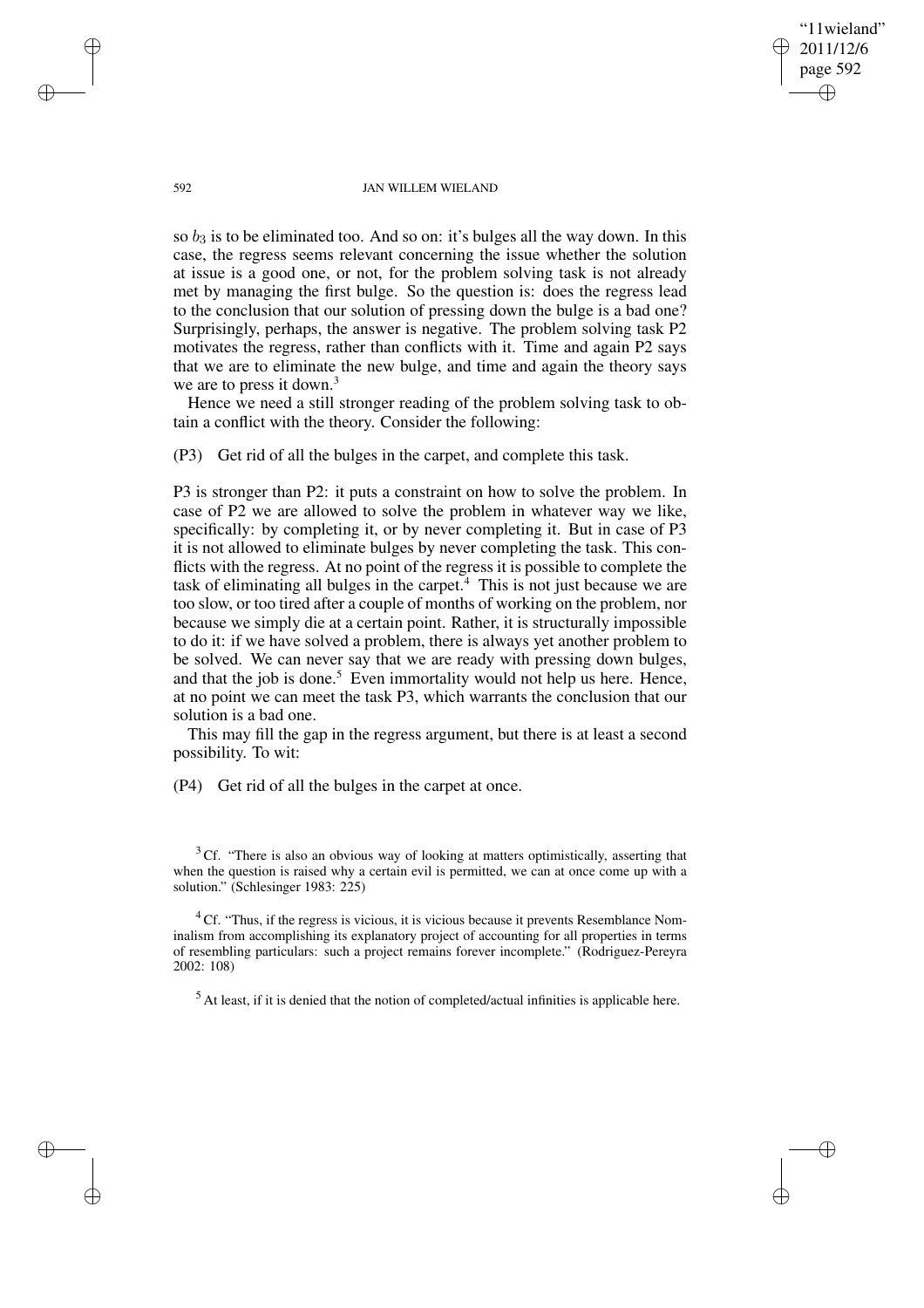FILLING A TYPICAL GAP IN A REGRESS ARGUMENT 593

P4 too is stronger than P2. In case of P2 we are allowed to eliminate bulges in carpets in whatever way we like, specifically: successively, or all at once. But in case of P4 it is not allowed to eliminate bulges successively. This conflicts with the regress. At no point of the regress it is possible to eliminate all bulges in the carpet at once. This, again, is not because we are too restricted in our capacities to fulfil the task. It is not that if there are, say, 16 bulges in an enormous carpet, that we lack hands to press all down at the same time. It is structurally impossible to do it: if we have eliminated  $b_n$ , there is always yet another bulge  $b_{n+1}$  which is to be eliminated (and the other way around:  $b_{n+1}$  does not exist unless  $b_n$  has been pressed down). This means that at no point our solution of eliminating bulges by pressing them down can meet the task P4, which supports the conclusion that our solution is a bad one.

In sum, both P3 and P4 can fill the gap in the regress argument. Specifically, they provide the following two gap-filling modifications of premise (1):

- (1\*) There is a bulge in the carpet, we want to get rid of it, we want to get rid of any other bulge in the carpet, and we want to complete this task.
- (1\*\*) There is a bulge in the carpet, and we want to get rid of all the bulges in the carpet at once.

Both modifications warrant the conclusion that the problem of the bulges (as specified in the first premise) cannot be met by pressing them down. Furthermore, the Carpet Regress (line 3) is unacceptable (line 4) exactly because it prevents our theory (line 2) from meeting the relevant problems (lines  $1*$  and  $1**$ ).

So far so good.

✐

✐

✐

✐

### 3. *Emptying It Again*

In the previous section we singled out two strategies which succeed in filling the gap in the typical regress argument. In this section I nevertheless suggest that they are unmotivated, so that they are of no help to the typical regress argument.

Consider the generalizations of the problem solving tasks P1–4:

(P1\*) Solve problem X of type Y.

- (P2\*) Solve all problems of type Y.
- (P3\*) Solve all problems of type Y, and complete this task.

(P4\*) Solve all problems of type Y at once.

"11wieland" 2011/12/6 page 593

✐

✐

✐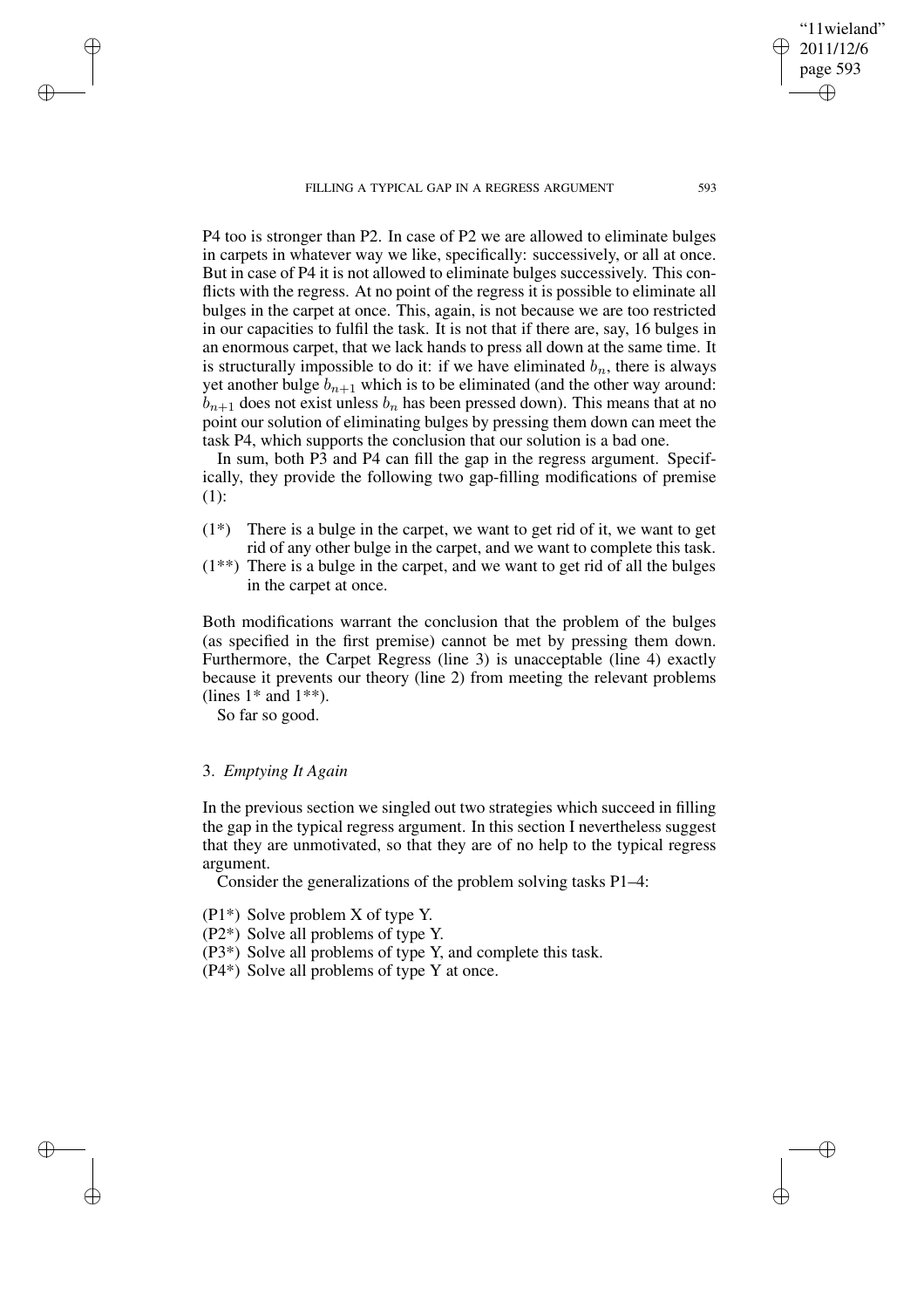'11wieland" 2011/12/6 page 594 ✐ ✐

✐

✐

#### 594 JAN WILLEM WIELAND

As we have seen at their instances,  $P2^*$  is a strengthening of  $P1^*$ , and both P3\* and P4\* are strengthenings of P2\* (and hence of P1\*). In other words: it is easier to meet P1\* than to meet P2\*, and it is easier to meet P2\* than to meet P3\* or P4\*. Furthermore, P1\* and P2\* are too weak to fill the gap in the typical regress argument, but P3\* and P4\* are powerful enough for the job.

The worry about the latter two tasks naturally stems from this. The point is: surely it is possible to strengthen the problem solving tasks in such a way that they cannot be met. But why accept the strengthenings? Why accept that  $P3*$  and  $P4*$  rather than  $P1*$  or  $P2*$  are to be met? Why, in all generality, are we to complete the task of solving all problems of the same type at some point, or are we to solve all of them at once? Or again: where do these constraints on problem solving acquire their normative force?

True, in the carpet case one could suggest that the problem solving needs completion (and hence that P3 is justified), because we obtain a flat carpet in that case only. Yet presumably this motivation cannot be generalized. As Klein says on the Justification Regress:

"The infinitist cannot accept the Completion Requirement because it is clearly incompatible with infinitism. Justifications are never finished." (1999: 314)<sup>6</sup>

In brief, if P3\* and P4\* are unmotivated, they can be resisted.

### 4. *Filling It Again?*

At this point there is still a gap in typical regress arguments, and this consequently undermines them. Is there something more promising available? Consider the following, fifth take on the problem solving task:

(P5) Get rid of the bulge in the carpet, and do not shift this problem.

P5 israther different from the other tasks P2, P3 and P4, because it is, like P1, about one particular bulge only. But unlike P1, it puts a constraint on how to deal with the problem, i.e. that we should better not shift it. Generally the constraint is this: do not solve a problem P by a solution S where S gives rise to a problem which is similar to P (there are several ways in which solutions can 'give rise' to similar problems, but we shall not go into that here). Our theory violates this constraint P5, because it does give rise to a

 $<sup>6</sup>$  For an important qualification of this, see Peijnenburg (2007).</sup>

✐

✐

✐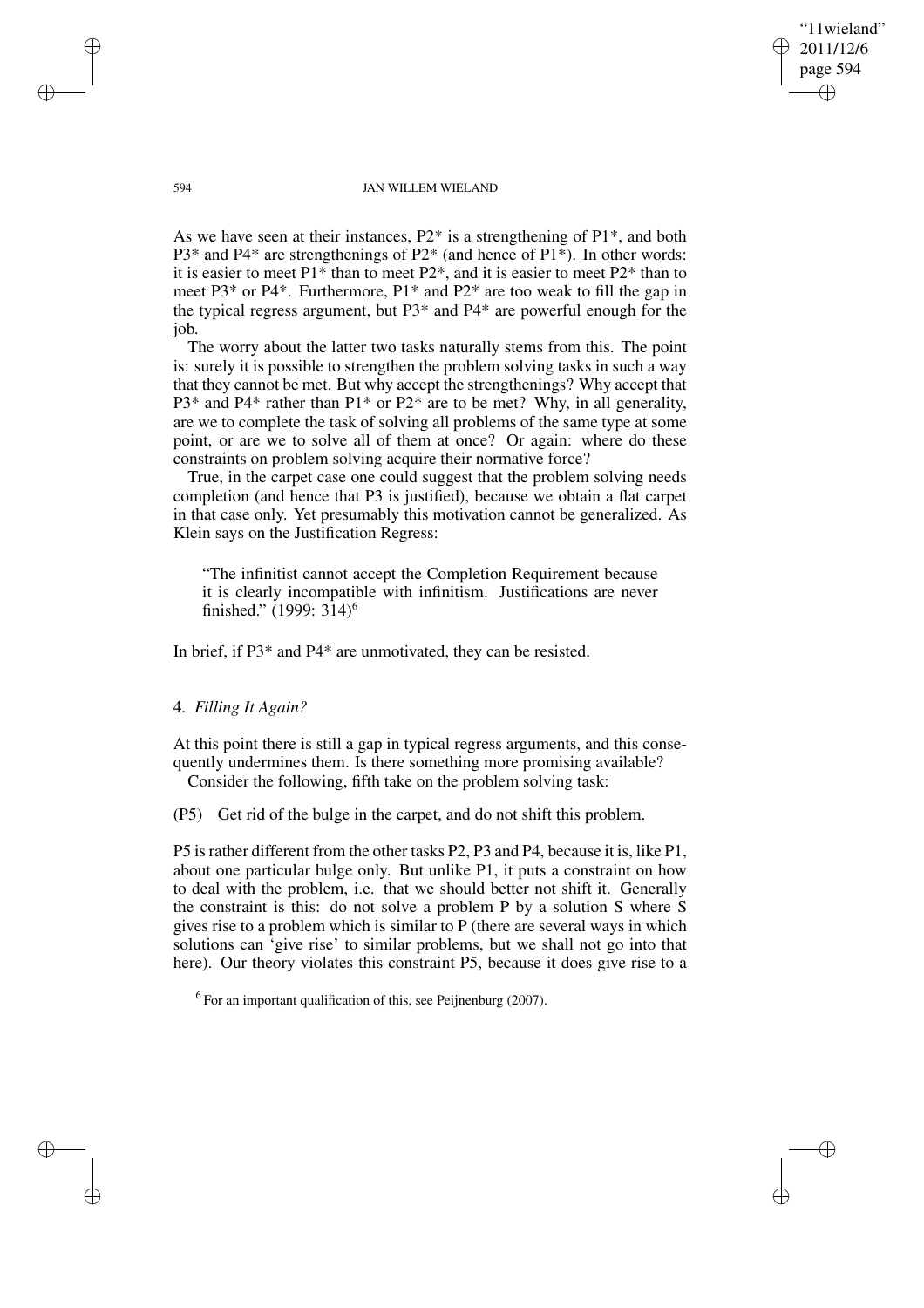problem which is similar to the initial problem. Pressing down a bulge makes it the case that another bulge appears elsewhere in the carpet, and hence the problem of getting rid of the first bulge has shifted to the problem of getting rid of the second bulge.

P5 involves the following modification of premise (1):

✐

✐

✐

✐

(1\*\*\*)There is a bulge in the carpet, and we want to get rid of it in such a way that the problem does not get shifted.

This too will fill the gap in the regress arguments, and is what Armstrong must have had in mind when he invented the Carpet Regress:

"What the [Z] regresses bring out is that the [Z-theorist] does not in fact solve his problem, he simply shifts it."  $(1978: 21)^7$ 

P5 is however not disconnected from the other tasks. P5 relates to P4 and P3 in an interesting way. First, a violation of P5 entails a violation of P4, moreover: it is *because* time and again our theory shifts the problem of getting rid of a particular bulge that we cannot eliminate all bulges in the carpet non-successively (i.e. meet P4). Second, it is *because* our theory shifts the problem of getting rid of one particular bulge, and keeps on doing this, that we can never complete the task of getting rid of any bulge in the carpet whatever (i.e. meet P3). Here, a violation of P5 entails a violation of P3; however only under the condition that the problem shifting does not terminate at some point. This condition can be guaranteed by adopting yet another task:

(P6) Get rid of all the bulges in the carpet in the same way.

P6 is an instance of the general principle of uniformity according to which similar problems require similar solutions. It establishes that we keep on pressing down bulges, and refrain from trying out other solutions at some point (e.g. cutting out a piece of the carpet, buying a smaller carpet after all, etc.). Furthermore, as long as we keep on pressing down bulges, the problem shifting will not terminate. So by P6 a violation of P5 smoothly entails a violation of P3.

All this can be generalized. Recall the generalizations of P3 and P4, and let us add the generalizations of P5 and P6:

"11wieland" 2011/12/6 page 595

✐

✐

✐

<sup>7</sup> This sentence precedes, without further clarification, the carpet sentence cited at the very beginning of this paper.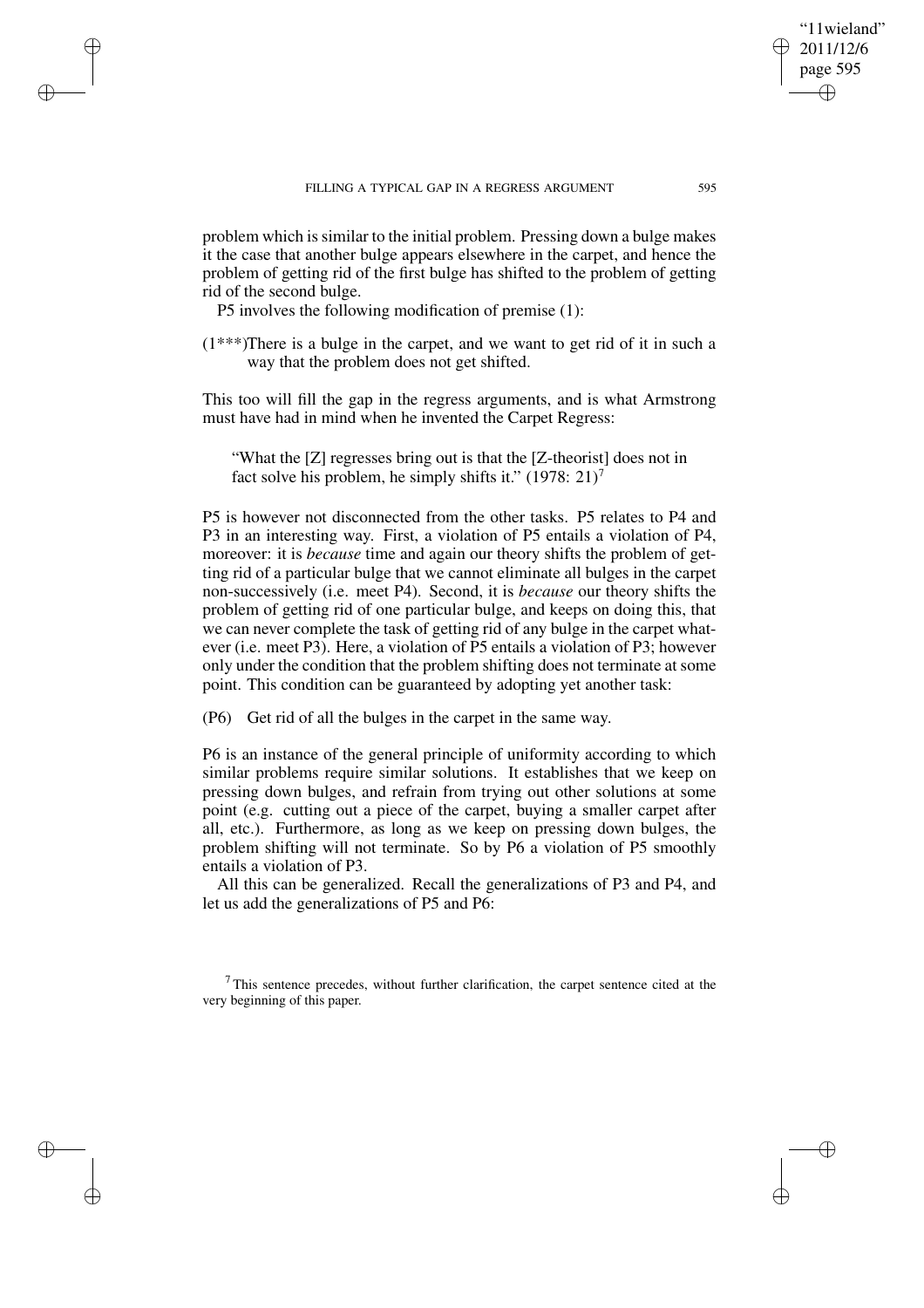#### 596 JAN WILLEM WIELAND

'11wieland" 2011/12/6 page 596

✐

✐

✐

✐

(P3\*) Solve all problems of type Y, and complete this task.

(P4\*) Solve all problems of type Y at once.

(P5\*) Solve, but do not shift, problem X of type Y.

(P6\*) Solve all problems of type Y in the same way.

How about their interconnections? As said, P3\* and P4\* are strengthenings of P2\*. P6\* also is a strengthening of P2\*. P5\* is however a strengthening of P1\*. Furthermore, a violation of P5\* entails a violation of P4\*, and a violation of P5\* coupled with P6\* entails a violation of P3\*. The entailments in the opposite direction however fail: (i) a violation of P5\* is not entailed by a violation of P4\*, and (ii) a violation of P5\* is not entailed by a violation of P3\* (with or without supplementation of P6\*).

Here are the counterexamples. First, consider a special carpet which is such that (for no special reason) each five seconds a bulge pops up in it. It is impossible here to press all down at the same time and to solve all problems of the same type at once, but this has nothing to do with problem shifting. This example blocks the entailment mentioned at (i). Second, consider an infinite carpet with an infinity of bulges. It is impossible here to press all down and finish the problem solving at some point, but this has, again, nothing to do with problem shifting. This example blocks the entailment mentioned at (ii).

This is important. That a violation of P5\* (coupled with P6\*) entails but is not entailed by a violation of  $P3*$  or a violation of  $P4*$  means that  $P5*$ can be taken as more basic than P3\* and P4\*. I conjecture that violating P5\* captures the essence or distinguishing characteristic of a regress (and the role of P6\* is nothing but guaranteeing that P5\* will be violated to eternity).<sup>8</sup>

The question follows: can  $P5^*$  and the corresponding premise  $(1^{***})$ , then, fill the gap in the typical regress argument? It still depends.  $(1^{***})$ is justified only if it is bad to violate P5\*, i.e. to commit to problem shifting. Perhaps in some cases it is, and in others not. But then we need a demarcation criterion. To my knowledge this has nowhere been put forward in the literature, but the results of the present section suggest that if the typical regress argument is to be saved, it is to be saved here.<sup>9</sup>

✐

✐

✐

<sup>&</sup>lt;sup>8</sup> Cf. "It is the first step in the regress that counts,  $[...]$  that if there was any difficulty in the original situation, it breaks out in exactly the same form in the alleged explanation." (Passmore 1961: 31)

<sup>&</sup>lt;sup>9</sup> This and other queries raised in this paper (which was written in 2009) are extensively discussed in my dissertation entitled 'And so on. Two theories of regress arguments in philosophy.'